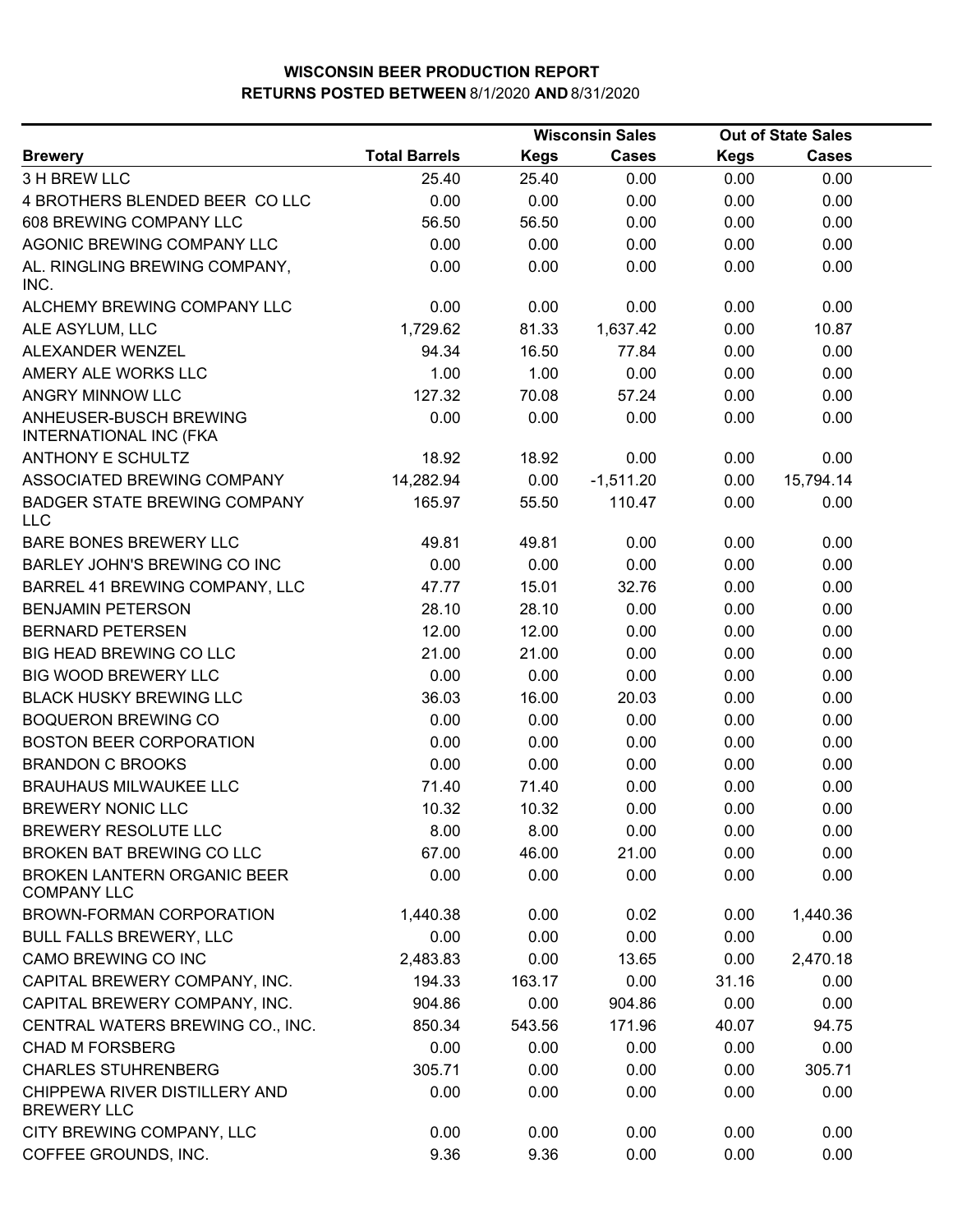|                                                      |                      | <b>Wisconsin Sales</b> |              |             | <b>Out of State Sales</b> |  |
|------------------------------------------------------|----------------------|------------------------|--------------|-------------|---------------------------|--|
| <b>Brewery</b>                                       | <b>Total Barrels</b> | <b>Kegs</b>            | <b>Cases</b> | <b>Kegs</b> | <b>Cases</b>              |  |
| CONCH CO. INC.                                       | 34.40                | 34.40                  | 0.00         | 0.00        | 0.00                      |  |
| COPPER MOUNTAIN BEVERAGE CO                          | 0.00                 | 0.00                   | 0.00         | 0.00        | 0.00                      |  |
| COPPER STATE BREWERY LLC                             | 90.00                | 90.00                  | 0.00         | 0.00        | 0.00                      |  |
| <b>CRAIG J. PETERSON</b>                             | 0.00                 | 0.00                   | 0.00         | 0.00        | 0.00                      |  |
| DAIRYAIR, LLC                                        | 6.50                 | 6.50                   | 0.00         | 0.00        | 0.00                      |  |
| DANA KAINZ                                           | 0.00                 | 0.00                   | 0.00         | 0.00        | 0.00                      |  |
| DANIEL D SCHEY                                       | 48.00                | 48.00                  | 0.00         | 0.00        | 0.00                      |  |
| DANIEL E SCHULD                                      | 0.00                 | 0.00                   | 0.00         | 0.00        | 0.00                      |  |
| DAS VENTURES INC.                                    | 0.00                 | 0.00                   | 0.00         | 0.00        | 0.00                      |  |
| <b>DAVID A ANDERSON</b>                              | 0.00                 | 0.00                   | 0.00         | 0.00        | 0.00                      |  |
| DAVID A KNUTH                                        | 57.64                | 57.64                  | 0.00         | 0.00        | 0.00                      |  |
| DEAD BIRD BREWING COMPANY                            | 0.00                 | 0.00                   | 0.00         | 0.00        | 0.00                      |  |
| DEAD BIRD BREWING COMPANY                            | 0.00                 | 0.00                   | 0.00         | 0.00        | 0.00                      |  |
| DELAFIELD BREWHAUS LLC                               | 36.60                | 36.60                  | 0.00         | 0.00        | 0.00                      |  |
| <b>DENNIS E ERB</b>                                  | 0.00                 | 0.00                   | 0.00         | 0.00        | 0.00                      |  |
| DIAGEO AMERICAS SUPPLY INC                           | 51,644.09            | 0.00                   | 0.00         | 0.00        | 51,644.09                 |  |
| DOOR COUNTY BREWING CO LLC                           | 565.16               | 180.22                 | 384.94       | 0.00        | 0.00                      |  |
| DRIFTLESS BREWING COMPANY LLC                        | 50.80                | 50.80                  | 0.00         | 0.00        | 0.00                      |  |
| DRIFTLESS PURE LLC                                   | 4.21                 | 4.21                   | 0.00         | 0.00        | 0.00                      |  |
| DUBS BREW, LLC                                       | 5.75                 | 5.75                   | 0.00         | 0.00        | 0.00                      |  |
| DUESTERBECK'S BREWING COMPANY,<br><b>LLC</b>         | 48.64                | 48.64                  | 0.00         | 0.00        | 0.00                      |  |
| EAGLE TRACE BREWING COMPANY<br>LLC                   | 0.00                 | 0.00                   | 0.00         | 0.00        | 0.00                      |  |
| EAGLE TRACE BREWING COMPANY<br><b>LLC</b>            | 799.03               | 253.50                 | 545.53       | 0.00        | 0.00                      |  |
| EAGLE TRACE BREWING COMPANY<br><b>LLC</b>            | 0.00                 | 0.00                   | 0.00         | 0.00        | 0.00                      |  |
| <b>EAST TROY BREWERY CO</b>                          | 30.00                | 30.00                  | 0.00         | 0.00        | 0.00                      |  |
| <b>EGR LLC</b>                                       | 31.00                | 31.00                  | 0.00         | 0.00        | 0.00                      |  |
| <b>EMPRIZE BREWING LLC</b>                           | 0.00                 | 0.00                   | 0.00         | 0.00        | 0.00                      |  |
| <b>ESSER DISTRIBUTING CO INC</b>                     | 0.00                 | 0.00                   | 0.00         | 0.00        | 0.00                      |  |
| FERMENTORIUM BEVERAGE<br><b>COMPANY LLC</b>          | 142.17               | 46.99                  | 95.18        | 0.00        | 0.00                      |  |
| FFATS BREWING COMPANY, LLC                           | 4.00                 | 4.00                   | 0.00         | 0.00        | 0.00                      |  |
| FIFTH WARD BREWING COMPANY LLC                       | 36.30                | 36.30                  | 0.00         | 0.00        | 0.00                      |  |
| FIVE STAR BREWING CO INC.                            | 1,658.66             | 0.00                   | 0.00         | 0.00        | 1,658.66                  |  |
| FLIX ENTERTAINMENT LLC                               | 0.00                 | 0.00                   | 0.00         | 0.00        | 0.00                      |  |
| FOX RIVER BREWING COMPANY II, LLC                    | 228.45               | 228.45                 | 0.00         | 0.00        | 0.00                      |  |
| FOX RIVER BREWING COMPANY, LLC                       | 173.10               | 173.10                 | 0.00         | 0.00        | 0.00                      |  |
| FOXTOWN-GBC, INC.                                    | 34.45                | 9.67                   | 24.78        | 0.00        | 0.00                      |  |
| <b>FRESAR INC</b>                                    | 0.16                 | 0.00                   | 0.16         | 0.00        | 0.00                      |  |
| <b>FULTON LLC</b>                                    | 59.94                | 11.50                  | 48.44        | 0.00        | 0.00                      |  |
| <b>G5 BREWING COMPANY LLC</b>                        | 66.50                | 66.50                  | 0.00         | 0.00        | 0.00                      |  |
| <b>GATHERING PLACE BREWING</b><br><b>COMPANY LLC</b> | 38.18                | 24.58                  | 13.60        | 0.00        | 0.00                      |  |
| GD3, LLC                                             | 156.29               | 156.29                 | 0.00         | 0.00        | 0.00                      |  |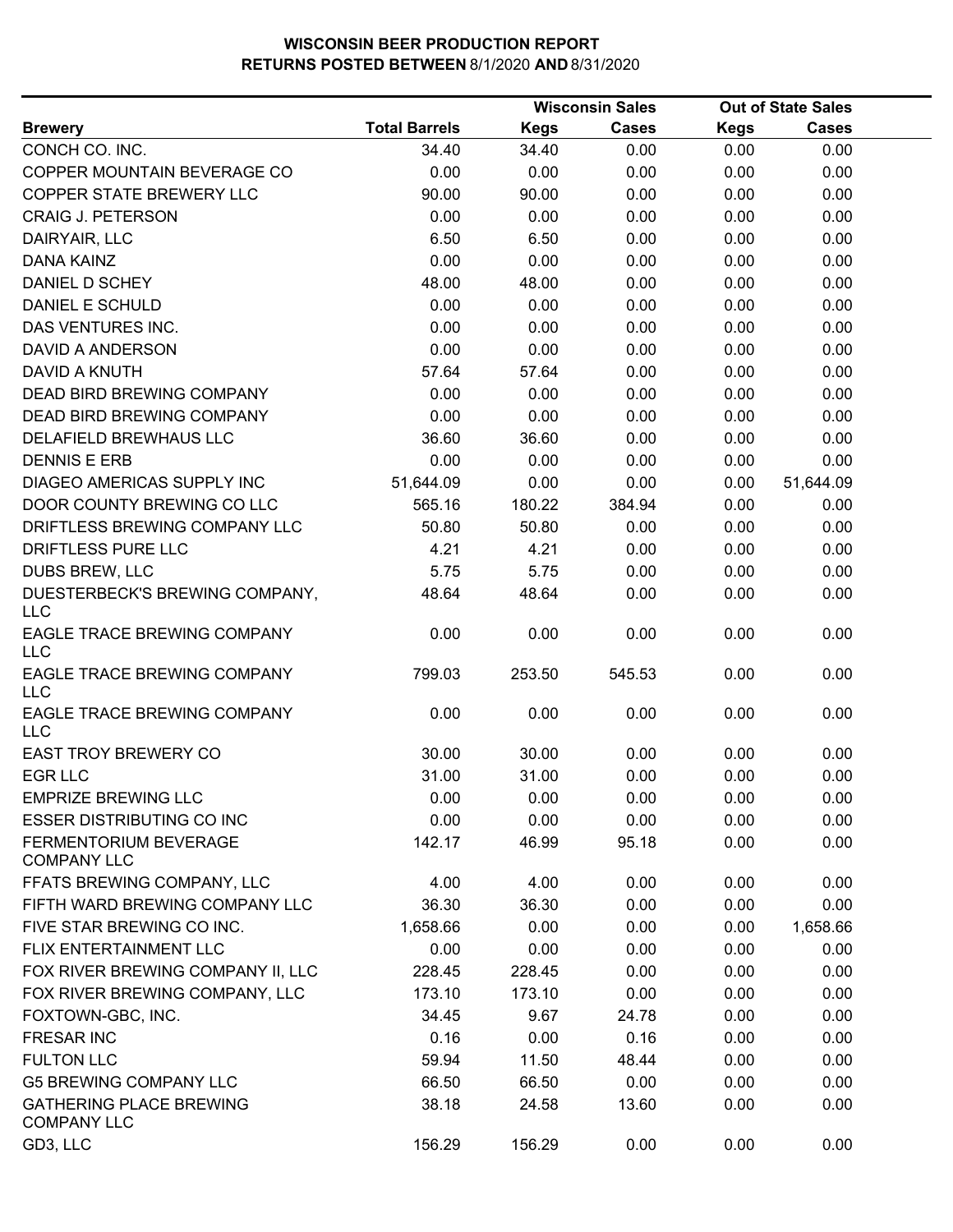|                                             |                      |             | <b>Wisconsin Sales</b> |             | <b>Out of State Sales</b> |  |
|---------------------------------------------|----------------------|-------------|------------------------|-------------|---------------------------|--|
| <b>Brewery</b>                              | <b>Total Barrels</b> | <b>Kegs</b> | <b>Cases</b>           | <b>Kegs</b> | <b>Cases</b>              |  |
| GD4, LLC                                    | 71.00                | 71.00       | 0.00                   | 0.00        | 0.00                      |  |
| <b>GEORGE BREGAR</b>                        | 0.00                 | 0.00        | 0.00                   | 0.00        | 0.00                      |  |
| <b>GIANT JONES BREWING LLC</b>              | 12.94                | 5.67        | 7.27                   | 0.00        | 0.00                      |  |
| GJS SALES, INC.                             | 0.00                 | 0.00        | 0.00                   | 0.00        | 0.00                      |  |
| GJS SALES, INC.                             | 1,473.50             | 0.00        | 1,473.50               | 0.00        | 0.00                      |  |
| <b>GOOD CITY BREWING LLC</b>                | 1.48                 | 1.25        | 0.23                   | 0.00        | 0.00                      |  |
| <b>GOOD CITY BREWING LLC</b>                | 345.20               | 90.00       | 255.20                 | 0.00        | 0.00                      |  |
| <b>GRANT PAULY</b>                          | 1,387.74             | 247.40      | 1,140.34               | 0.00        | 0.00                      |  |
| <b>GRAY BREWING CO.</b>                     | 43.13                | 12.50       | 24.24                  | 0.00        | 6.39                      |  |
| <b>GREEN BAY BREWING COMPANY</b>            | 423.13               | 137.82      | 285.31                 | 0.00        | 0.00                      |  |
| <b>GREENVIEW BREWING LLC</b>                | 29.80                | 6.97        | 22.83                  | 0.00        | 0.00                      |  |
| <b>GREGORY YORK</b>                         | 19.38                | 19.38       | 0.00                   | 0.00        | 0.00                      |  |
| <b>GUY R LILJA</b>                          | 0.00                 | 0.00        | 0.00                   | 0.00        | 0.00                      |  |
| HACIENDA BREWING CO., LLC                   | 0.00                 | 0.00        | 0.00                   | 0.00        | 0.00                      |  |
| HEART OF THE NORTH BREWING CO               | 3.00                 | 3.00        | 0.00                   | 0.00        | 0.00                      |  |
| <b>HERBIERY LLC</b>                         | 25.78                | 0.00        | 25.78                  | 0.00        | 0.00                      |  |
| HIGHHOLDER BREWING COMPANY,<br><b>LLC</b>   | 0.00                 | 0.00        | 0.00                   | 0.00        | 0.00                      |  |
| HILLSBORO BREWING COMPANY LLC               | 77.12                | 59.49       | 17.63                  | 0.00        | 0.00                      |  |
| HOOPS OF DANE COUNTY, INC.                  | 0.00                 | 0.00        | 0.00                   | 0.00        | 0.00                      |  |
| HOOPS OF DANE COUNTY, INC.                  | 0.00                 | 0.00        | 0.00                   | 0.00        | 0.00                      |  |
| HOOPS OF DANE COUNTY, INC.                  | 0.00                 | 0.00        | 0.00                   | 0.00        | 0.00                      |  |
| HOP & BARREL BREWING COMPANY,<br><b>LLC</b> | 178.54               | 46.33       | 58.16                  | 26.17       | 47.88                     |  |
| HOP HAUS BREWING COMPANY LLC                | 9.00                 | 9.00        | 0.00                   | 0.00        | 0.00                      |  |
| HORNELL BREWING CO INC                      | 14,980.96            | 0.00        | 0.00                   | 0.00        | 14,980.96                 |  |
| INDEED BREWING COMPANY WI, LLC              | 0.50                 | 0.00        | 0.50                   | 0.00        | 0.00                      |  |
| <b>INVENTORS BREWPUB LLC</b>                | 7.56                 | 7.56        | 0.00                   | 0.00        | 0.00                      |  |
| <b>ISAAC SHOWAKI</b>                        | 598.96               | 32.45       | 566.51                 | 0.00        | 0.00                      |  |
| <b>JACQUELYN FORBES KEARNS</b>              | 30.50                | 30.50       | 0.00                   | 0.00        | 0.00                      |  |
| <b>JAMES METZ</b>                           | 41.62                | 41.62       | 0.00                   | 0.00        | 0.00                      |  |
| <b>JEAN M LANE</b>                          | 23.19                | 23.19       | 0.00                   | 0.00        | 0.00                      |  |
| <b>JEREMY BEACH</b>                         | 0.00                 | 0.00        | 0.00                   | 0.00        | 0.00                      |  |
| <b>JONATHAN CHRISTIANSEN</b>                | 4.84                 | 3.17        | 1.67                   | 0.00        | 0.00                      |  |
| <b>JRKM MANAGEMENT COMPANY</b>              | 25.67                | 25.67       | 0.00                   | 0.00        | 0.00                      |  |
| JRKM MANAGEMENT COMPANY                     | 0.00                 | 0.00        | 0.00                   | 0.00        | 0.00                      |  |
| <b>KARBEN4 BREWING LLC</b>                  | 1,243.82             | 178.00      | 1,028.31               | 0.00        | 37.51                     |  |
| KATCHEVER & CO LLC                          | 191.31               | 50.50       | 140.81                 | 0.00        | 0.00                      |  |
| KOWALSKE BREWING LLC                        | 16.00                | 16.00       | 0.00                   | 0.00        | 0.00                      |  |
| KOWALSKE BREWING LLC                        | 8.00                 | 8.00        | 0.00                   | 0.00        | 0.00                      |  |
| KRIER FOODS, INC.                           | 0.00                 | 0.00        | 0.00                   | 0.00        | 0.00                      |  |
| LAKEFRONT BREWERY, INC.                     | 4,850.07             | 1,250.43    | 2,987.87               | 41.33       | 570.44                    |  |
| LAKEFRONT BREWERY, INC.                     | 268.26               | 0.00        | 268.26                 | 0.00        | 0.00                      |  |
| LAKEWALK BREWERY AND CAFE<br><b>COMPANY</b> | 16.00                | 16.00       | 0.00                   | 0.00        | 0.00                      |  |
| <b>LARRY TRACHENBROIT</b>                   | 0.00                 | 0.00        | 0.00                   | 0.00        | 0.00                      |  |
| LAZY MONK BREWING LLC                       | 46.77                | 19.30       | 27.47                  | 0.00        | 0.00                      |  |
|                                             |                      |             |                        |             |                           |  |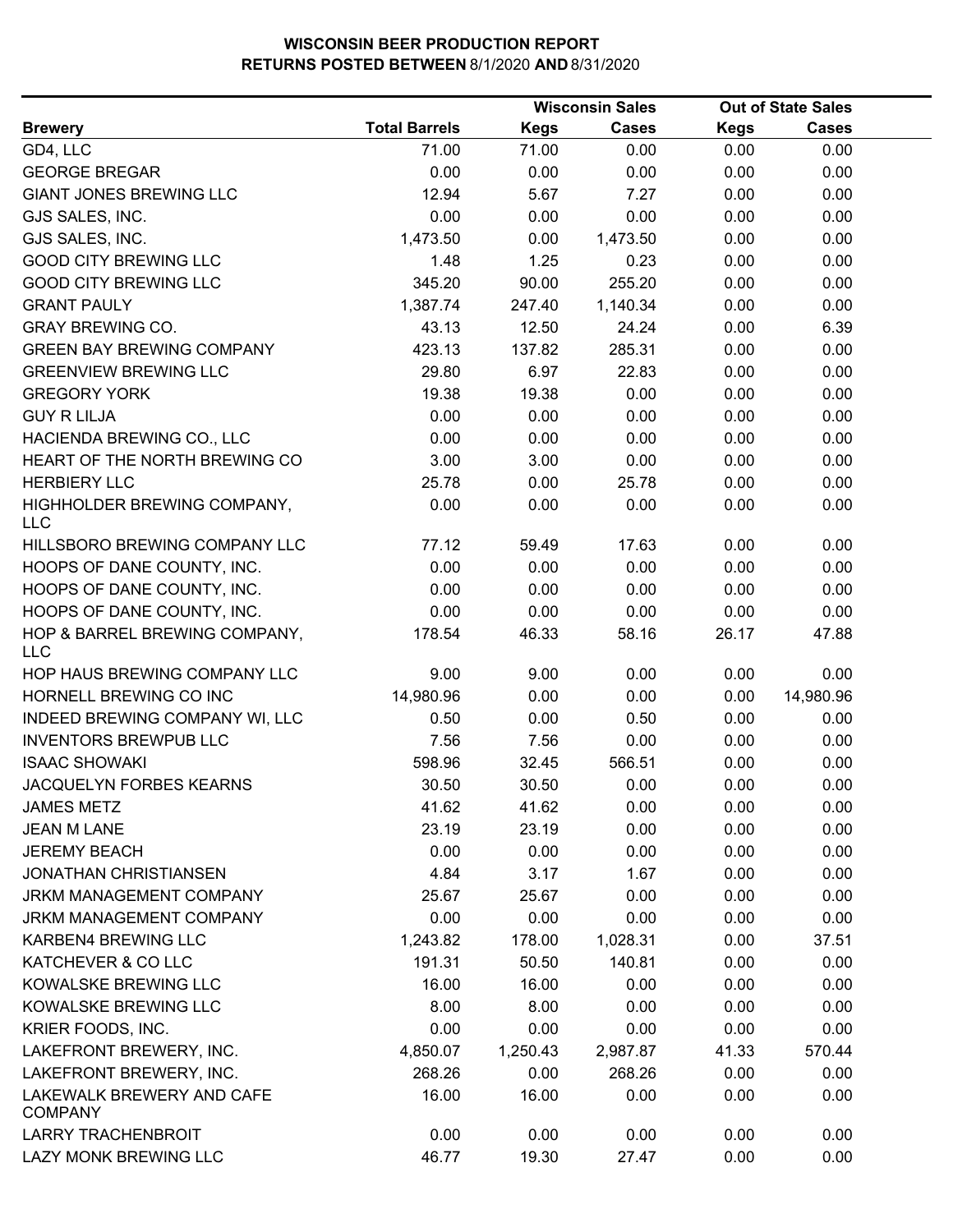|                                                 |                      |             | <b>Wisconsin Sales</b> |             | <b>Out of State Sales</b> |  |
|-------------------------------------------------|----------------------|-------------|------------------------|-------------|---------------------------|--|
| <b>Brewery</b>                                  | <b>Total Barrels</b> | <b>Kegs</b> | <b>Cases</b>           | <b>Kegs</b> | <b>Cases</b>              |  |
| LEDGESTONE ESTATE LLC                           | 13.54                | 13.54       | 0.00                   | 0.00        | 0.00                      |  |
| LEFFEL ROOTS, LLC                               | 0.00                 | 0.00        | 0.00                   | 0.00        | 0.00                      |  |
| <b>LEVI FUNK</b>                                | 53.58                | 32.00       | 21.58                  | 0.00        | 0.00                      |  |
| LHM BREW PUB, LLC                               | 6.70                 | 6.70        | 0.00                   | 0.00        | 0.00                      |  |
| LOOKING FOR GROUP BREWING<br><b>MADISON LLC</b> | 5.67                 | 5.67        | 0.00                   | 0.00        | 0.00                      |  |
| <b>LOST ISLAND WINE LLC</b>                     | 14.50                | 14.50       | 0.00                   | 0.00        | 0.00                      |  |
| LUCKYS 1313 BREW PUB INVESTOR<br><b>LLC</b>     | 0.00                 | 0.00        | 0.00                   | 0.00        | 0.00                      |  |
| LUCKYS 1313 BREW PUB INVESTOR<br><b>LLC</b>     | 0.00                 | 0.00        | 0.00                   | 0.00        | 0.00                      |  |
| LUCKYS 1313 BREW PUB INVESTOR<br><b>LLC</b>     | 0.00                 | 0.00        | 0.00                   | 0.00        | 0.00                      |  |
| MAG ENTERTAINMENT LLC                           | 0.00                 | 0.00        | 0.00                   | 0.00        | 0.00                      |  |
| <b>MARK ANTHONY BREWING INC</b>                 | 142,883.77           | 0.00        | 19,755.32              | 0.00        | 123,128.45                |  |
| <b>MATTHEW J GEARY</b>                          | 37.11                | 19.55       | 17.56                  | 0.00        | 0.00                      |  |
| <b>MATTHEW J GERDTS</b>                         | 12.00                | 12.00       | 0.00                   | 0.00        | 0.00                      |  |
| MATTHEW R SCHMIDT                               | 60.50                | 60.50       | 0.00                   | 0.00        | 0.00                      |  |
| MCFLESHMAN'S BREWING CO., LLC.                  | 76.53                | 43.36       | 33.17                  | 0.00        | 0.00                      |  |
| MCKENZIE RIVER BREWING COMPANY,<br><b>LLC</b>   | 0.00                 | 0.00        | 0.00                   | 0.00        | 0.00                      |  |
| MCZ'S BREWING, LLC                              | 0.00                 | 0.00        | 0.00                   | 0.00        | 0.00                      |  |
| <b>MICHAEL K BRENNER</b>                        | 11.87                | 2.00        | 9.87                   | 0.00        | 0.00                      |  |
| MICHAEL W ZUPKE                                 | 0.00                 | 0.00        | 0.00                   | 0.00        | 0.00                      |  |
| <b>MISSION BREWERY INC</b>                      | 0.00                 | 0.00        | 0.00                   | 0.00        | 0.00                      |  |
| MOBCRAFT BEER INC                               | 0.00                 | 0.00        | 0.00                   | 0.00        | 0.00                      |  |
| MODICUM BREWING LLC                             | 20.60                | 15.00       | 5.60                   | 0.00        | 0.00                      |  |
| MOLSON COORS BEVERAGE<br><b>COMPANY USA LLC</b> | $-0.10$              | 0.00        | $-0.10$                | 0.00        | 0.00                      |  |
| MOLSON COORS BEVERAGE<br><b>COMPANY USA LLC</b> | 0.00                 | 0.00        | 0.00                   | 0.00        | 0.00                      |  |
| MOLSON COORS BEVERAGE<br><b>COMPANY USA LLC</b> | 4,277.07             | 316.04      | 2,812.91               | 168.00      | 980.12                    |  |
| MOLSON COORS BEVERAGE<br><b>COMPANY USA LLC</b> | 550,299.19           | 12,126.58   | 147,317.78             | 29,994.16   | 360,860.67                |  |
| MOLSON COORS USA LLC                            | 0.00                 | 0.00        | 0.00                   | 0.00        | 0.00                      |  |
| MOOSEJAW PIZZA & BREWING CO LLC                 | 80.90                | 54.70       | 26.20                  | 0.00        | 0.00                      |  |
| <b>MORRISWEYER LLC</b>                          | 0.00                 | 0.00        | 0.00                   | 0.00        | 0.00                      |  |
| MOUNTAIN CREST SRL LLC                          | 5,195.44             | 13.25       | 649.13                 | 0.00        | 4,533.06                  |  |
| MPJ MANAGEMENT, LLC                             | 0.00                 | 0.00        | 0.00                   | 0.00        | 0.00                      |  |
| <b>NATHANIEL FAKLER</b>                         | 6.65                 | 6.65        | 0.00                   | 0.00        | 0.00                      |  |
| NEW GLARUS BREWING COMPANY                      | 20,668.12            | 4,239.50    | 16,428.62              | 0.00        | 0.00                      |  |
| NEW GLARUS BREWING COMPANY                      | 747.63               | 48.50       | 699.13                 | 0.00        | 0.00                      |  |
| NEW MERIDIAN BEER, LLC                          | 29.20                | 29.20       | 0.00                   | 0.00        | 0.00                      |  |
| NEXT DOOR BREWING LLC                           | 0.00                 | 0.00        | 0.00                   | 0.00        | 0.00                      |  |
| NEXT DOOR BREWING LLC                           | 5.17                 | 5.17        | 0.00                   | 0.00        | 0.00                      |  |
| NICHOLAS CALAWAY                                | 0.00                 | 0.00        | 0.00                   | 0.00        | 0.00                      |  |
| NOBLE ROOTS BREWING COMPANY,                    | 30.40                | 30.40       | 0.00                   | 0.00        | 0.00                      |  |
|                                                 |                      |             |                        |             |                           |  |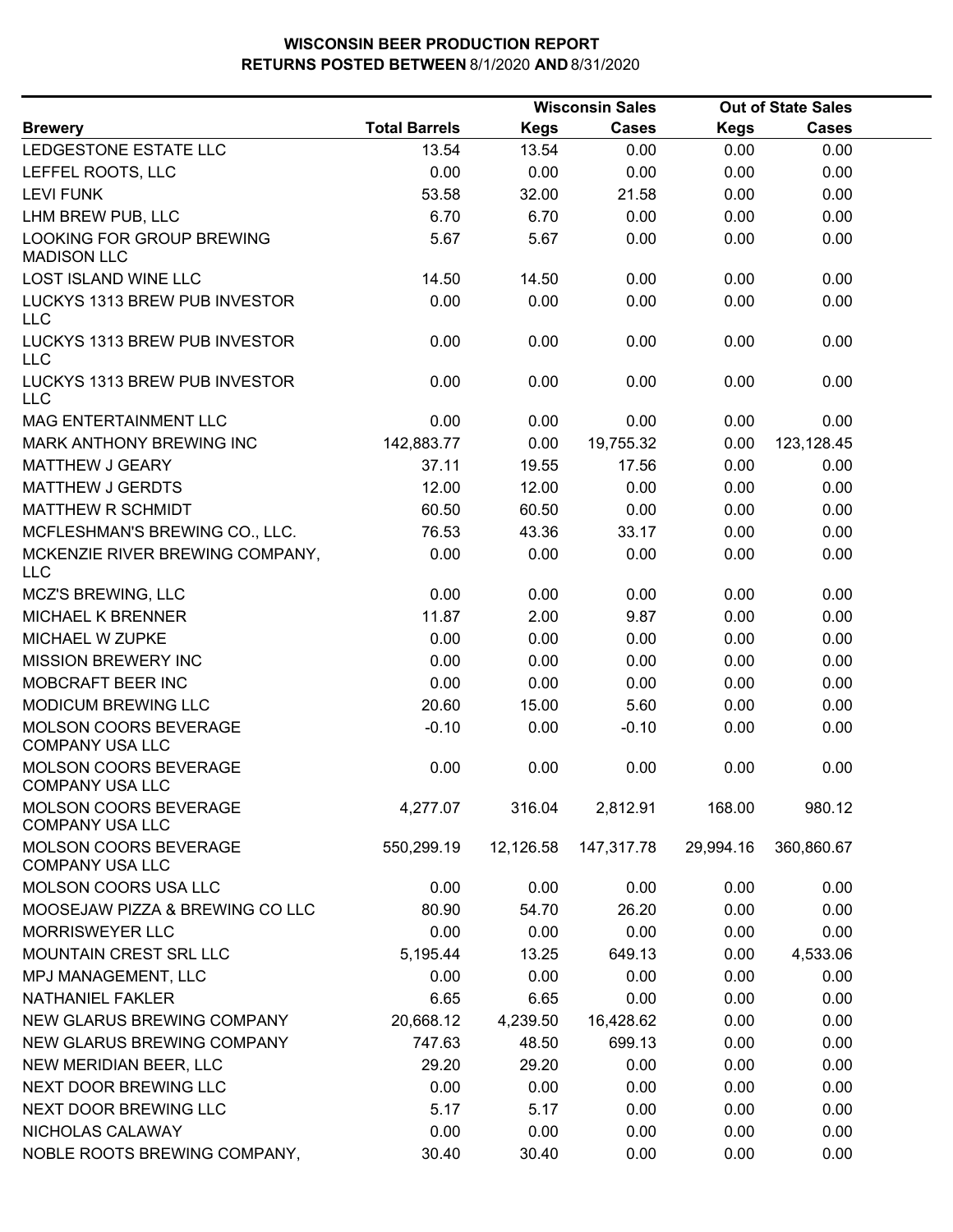|                                                        | <b>Wisconsin Sales</b> |             | <b>Out of State Sales</b> |             |              |  |
|--------------------------------------------------------|------------------------|-------------|---------------------------|-------------|--------------|--|
| <b>Brewery</b>                                         | <b>Total Barrels</b>   | <b>Kegs</b> | <b>Cases</b>              | <b>Kegs</b> | <b>Cases</b> |  |
| <b>LLC</b>                                             |                        |             |                           |             |              |  |
| NORTHWOODS BREWING CORP LLC                            | 37.50                  | 37.50       | 0.00                      | 0.00        | 0.00         |  |
| OFF-KILTER BREWING INC                                 | 4.80                   | 2.75        | 0.50                      | 0.25        | 1.30         |  |
| OLD ABE BREWING LLC                                    | 0.00                   | 0.00        | 0.00                      | 0.00        | 0.00         |  |
| <b>OLIPHANT BREWING LLC</b>                            | 180.60                 | 150.07      | 0.00                      | 30.53       | 0.00         |  |
| O'SO BREWING COMPANY                                   | 292.87                 | 53.17       | 229.05                    | 0.00        | 10.65        |  |
| PABST BREWING COMPANY, LLC                             | 4,044.30               | 0.00        | 0.00                      | 0.00        | 4,044.30     |  |
| PABST HOLDINGS LLC                                     | 11.00                  | 0.00        | 11.00                     | 0.00        | 0.00         |  |
| PARCHED EAGLE BREWPUB LLC                              | 8.77                   | 8.77        | 0.00                      | 0.00        | 0.00         |  |
| PETER H GENTRY                                         | 0.00                   | 0.00        | 0.00                      | 0.00        | 0.00         |  |
| PETER H GENTRY                                         | 291.05                 | 102.70      | 188.35                    | 0.00        | 0.00         |  |
| PETER PETERSON                                         | 6.00                   | 6.00        | 0.00                      | 0.00        | 0.00         |  |
| PETSKULL BREWING COMPANY LLC                           | 30.00                  | 30.00       | 0.00                      | 0.00        | 0.00         |  |
| PHUSION PROJECTS LLC                                   | 43,508.87              | 0.00        | 2,476.02                  | 0.00        | 41,032.85    |  |
| PIGEON RIVER BREWING LLC                               | 193.50                 | 39.00       | 154.50                    | 0.00        | 0.00         |  |
| PITCHFORK BREWING LLC                                  | 30.38                  | 30.38       | 0.00                      | 0.00        | 0.00         |  |
| PORT HURON BREWING COMPANY,<br><b>LLC</b>              | 0.00                   | 0.00        | 0.00                      | 0.00        | 0.00         |  |
| R' NOGGIN BREWING LLC                                  | 72.00                  | 72.00       | 0.00                      | 0.00        | 0.00         |  |
| RACINE BREWING COMPANY                                 | 7.00                   | 7.00        | 0.00                      | 0.00        | 0.00         |  |
| RADIX FERMENTATION LLC                                 | 0.00                   | 0.00        | 0.00                      | 0.00        | 0.00         |  |
| RAIL HOUSE PROPERTIES LLC                              | 75.90                  | 75.90       | 0.00                      | 0.00        | 0.00         |  |
| RAISED GRAIN BREWING COMPANY<br>LLC                    | 477.10                 | 194.33      | 282.77                    | 0.00        | 0.00         |  |
| RANDOLPH OSKEY                                         | 10.10                  | 10.10       | 0.00                      | 0.00        | 0.00         |  |
| RANDYS FUNHUNTERS BREWERY INC                          | 0.00                   | 0.00        | 0.00                      | 0.00        | 0.00         |  |
| <b>REBELLION BREWING HOLDING</b><br><b>COMPANY INC</b> | 18.75                  | 18.75       | 0.00                      | 0.00        | 0.00         |  |
| RED EYE BREWING COMPANY LLC                            | 29.00                  | 29.00       | 0.00                      | 0.00        | 0.00         |  |
| REGAL BRAU BREWING COMPANY LLC                         | 954.70                 | 0.00        | 28.85                     | 0.00        | 925.85       |  |
| REVOLVER BREWING LLC                                   | 0.00                   | 0.00        | 0.00                      | 0.00        | 0.00         |  |
| RHINELANDER BREWING CO LLC                             | 87.22                  | 21.81       | 65.41                     | 0.00        | 0.00         |  |
| RHINELANDER BREWING CO LLC                             | 7,704.65               | 12.75       | 170.83                    | 0.00        | 7,521.07     |  |
| <b>RICHARD R TUESCHER</b>                              | 4.00                   | 4.00        | 0.00                      | 0.00        | 0.00         |  |
| <b>RIGHT BAUER LLC</b>                                 | 2.50                   | 2.50        | 0.00                      | 0.00        | 0.00         |  |
| ROBERT A LARSON                                        | 223.47                 | 78.67       | 127.16                    | 0.00        | 17.64        |  |
| ROCK COUNTY BREWING COMPANY<br><b>LLC</b>              | 42.00                  | 0.00        | 42.00                     | 0.00        | 0.00         |  |
| <b>ROCK'N BEER LLC</b>                                 | 35.30                  | 35.30       | 0.00                      | 0.00        | 0.00         |  |
| ROCKY REEF BREWING COMPANY                             | 49.77                  | 49.77       | 0.00                      | 0.00        | 0.00         |  |
| <b>ROGER HILLESTAD</b>                                 | 3.44                   | 3.44        | 0.00                      | 0.00        | 0.00         |  |
| <b>ROGER MILLER</b>                                    | 12.81                  | 12.81       | 0.00                      | 0.00        | 0.00         |  |
| ROUND MAN BREWING CO., LLC                             | 27.83                  | 27.83       | 0.00                      | 0.00        | 0.00         |  |
| ROWLAND'S CALUMET BREWING CO.,<br>INC.                 | 11.00                  | 11.00       | 0.00                      | 0.00        | 0.00         |  |
| ROWLAND'S CALUMET BREWING CO.,<br>INC.                 | 0.00                   | 0.00        | 0.00                      | 0.00        | 0.00         |  |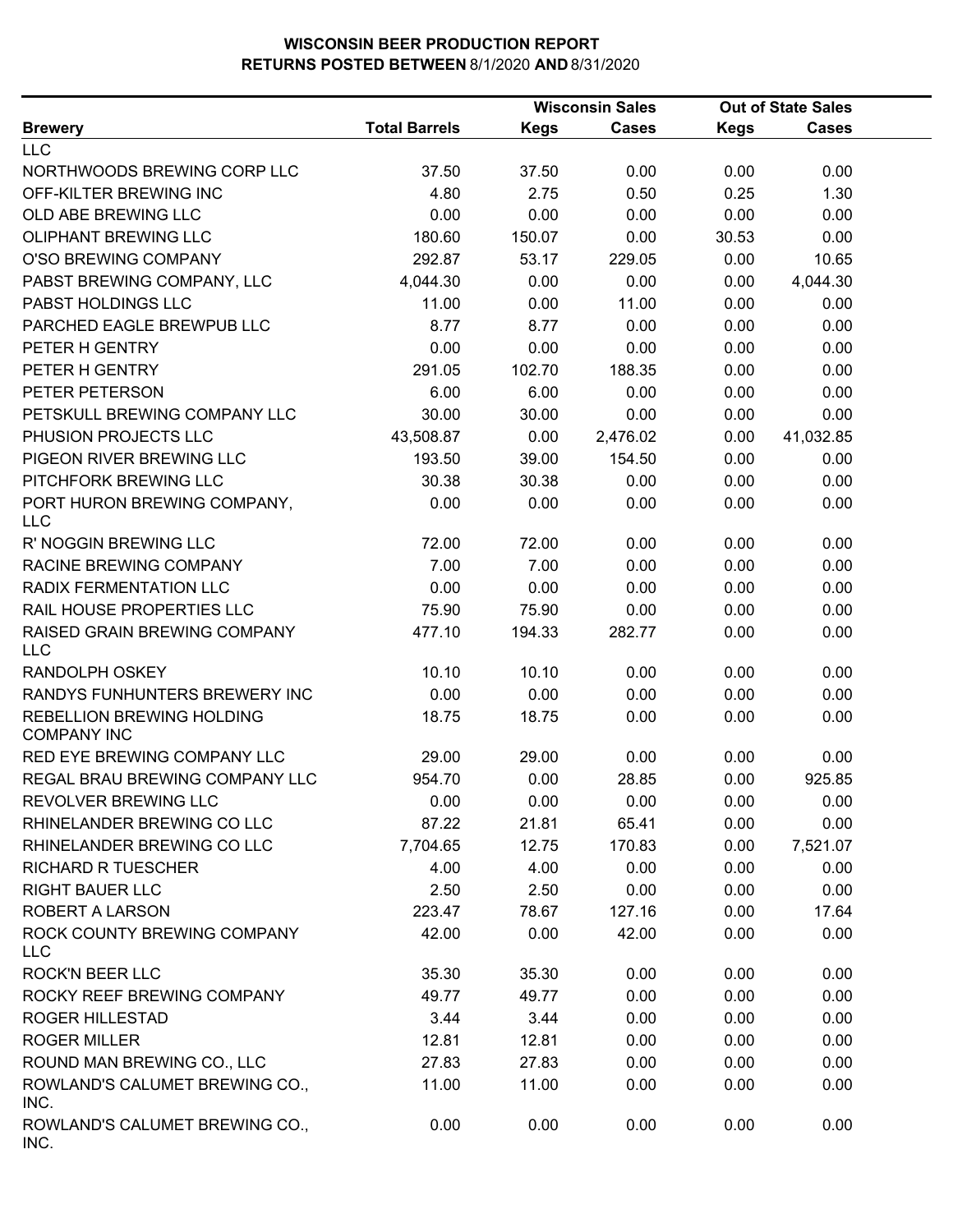|                                                        |                      |             | <b>Wisconsin Sales</b> |             | <b>Out of State Sales</b> |  |
|--------------------------------------------------------|----------------------|-------------|------------------------|-------------|---------------------------|--|
| <b>Brewery</b>                                         | <b>Total Barrels</b> | <b>Kegs</b> | <b>Cases</b>           | <b>Kegs</b> | <b>Cases</b>              |  |
| RUSH RIVER BREWING LLC                                 | 226.48               | 54.26       | 65.79                  | 39.00       | 67.43                     |  |
| RYAN D STOLT                                           | 9.48                 | 7.67        | 1.81                   | 0.00        | 0.00                      |  |
| SAND CREEK BREWING CO LLC                              | 502.29               | 232.12      | 262.17                 | 0.16        | 7.84                      |  |
| SAWMILL BREWING CO INC                                 | 47.75                | 47.75       | 0.00                   | 0.00        | 0.00                      |  |
| SHB HOLDINGS LLC                                       | 4.50                 | 4.50        | 0.00                   | 0.00        | 0.00                      |  |
| SLEEMAN BREWING COMPANY USA<br><b>INC</b>              | 84.86                | 0.00        | 0.00                   | 0.00        | 84.86                     |  |
| SOME NERVE BREWING COMPANY LLC                         | 8.16                 | 8.16        | 0.00                   | 0.00        | 0.00                      |  |
| SONNY'S PIZZERIA, LLC                                  | 8.00                 | 8.00        | 0.00                   | 0.00        | 0.00                      |  |
| SOUTH SHORE BREWERY, INC.                              | 126.13               | 45.00       | 76.41                  | 0.00        | 4.72                      |  |
| SOUTH SHORE BREWERY, INC.                              | 18.21                | 18.21       | 0.00                   | 0.00        | 0.00                      |  |
| <b>SPB LLC</b>                                         | 4,208.09             | 501.25      | 1,893.49               | 157.25      | 1,656.10                  |  |
| SPRECHER BREWING COMPANY, LLC                          | 1,424.42             | 592.00      | 781.20                 | 1.50        | 49.72                     |  |
| STARBOARD BREWING COMPANY LLC                          | 8.00                 | 8.00        | 0.00                   | 0.00        | 0.00                      |  |
| STATE LINE DISTILLERY, LLC                             | 0.00                 | 0.00        | 0.00                   | 0.00        | 0.00                      |  |
| STEELHEAD ALEWORKS LLC                                 | 37.00                | 37.00       | 0.00                   | 0.00        | 0.00                      |  |
| <b>STEPHEN B ZINK</b>                                  | 1.00                 | 1.00        | 0.00                   | 0.00        | 0.00                      |  |
| STILLMANK BREWING COMPANY                              | 156.65               | 55.67       | 100.98                 | 0.00        | 0.00                      |  |
| STONE ARCH BREWPUB INC.                                | 86.32                | 86.32       | 0.00                   | 0.00        | 0.00                      |  |
| STUBBORN BROTHERS BREWERY LLC                          | 6.80                 | 6.80        | 0.00                   | 0.00        | 0.00                      |  |
| SUNSHINE BREWING COMPANY LLC                           | 0.00                 | 0.00        | 0.00                   | 0.00        | 0.00                      |  |
| SUNSHINE BREWING COMPANY LLC                           | 33.00                | 33.00       | 0.00                   | 0.00        | 0.00                      |  |
| SWITCHGEAR BREWING COMPANY<br><b>LLC</b>               | 28.10                | 28.10       | 0.00                   | 0.00        | 0.00                      |  |
| <b>TERRAPIN BEER COMPANY LLC</b>                       | 0.00                 | 0.00        | 0.00                   | 0.00        | 0.00                      |  |
| THE EAU CLAIRE BREWING PROJECT<br><b>LLC</b>           | 1,323.00             | 398.47      | 924.53                 | 0.00        | 0.00                      |  |
| THE GARAGE BIKES & BREWS LLC                           | 9.00                 | 9.00        | 0.00                   | 0.00        | 0.00                      |  |
| THE GD 2, LLC                                          | 27.12                | 27.12       | 0.00                   | 0.00        | 0.00                      |  |
| THE GREAT DANE PUB AND BREWING<br>COMPANY, INC.        | 0.00                 | 0.00        | 0.00                   | 0.00        | 0.00                      |  |
| THE LONE GIRL BREWING COMPANY -<br><b>WAUNAKEE LLC</b> | 20.00                | 20.00       | 0.00                   | 0.00        | 0.00                      |  |
| THE MCKENZIE RIVER CORPORATION                         | 0.00                 | 0.00        | 0.00                   | 0.00        | 0.00                      |  |
| THIRD SPACE BREWING LLC                                | 1,290.60             | 256.00      | 1,034.60               | 0.00        | 0.00                      |  |
| <b>TIMOTHY DUERST</b>                                  | 38.30                | 38.30       | 0.00                   | 0.00        | 0.00                      |  |
| <b>TIMOTHY M NELSON</b>                                | 483.50               | 483.50      | 0.00                   | 0.00        | 0.00                      |  |
| TITLETOWN BREWING CO LLC                               | 198.16               | 86.50       | 111.66                 | 0.00        | 0.00                      |  |
| <b>TOPPLING GOLIATH INC</b>                            | 0.00                 | 0.00        | 0.00                   | 0.00        | 0.00                      |  |
| TRIBUTE BREWING COMPANY LLC                            | 110.93               | 41.48       | 69.45                  | 0.00        | 0.00                      |  |
| TURTLE STACK BREWERY, LLC                              | 11.50                | 11.50       | 0.00                   | 0.00        | 0.00                      |  |
| TWELVE5 BEVERAGE CO., LLC                              | 4,009.00             | 4,009.00    | 0.00                   | 0.00        | 0.00                      |  |
| UNITED BRANDS COMPANY INC                              | 21.75                | 0.00        | 21.75                  | 0.00        | 0.00                      |  |
| UNITED BRANDS LLC                                      | 0.00                 | 0.00        | 0.00                   | 0.00        | 0.00                      |  |
| UNIVERSAL SALES INC                                    | 1,519.17             | 3.00        | 155.29                 | 0.00        | 1,360.88                  |  |
| URBAN HARVEST BREWING COMPANY<br><b>LLC</b>            | 6.25                 | 6.25        | 0.00                   | 0.00        | 0.00                      |  |